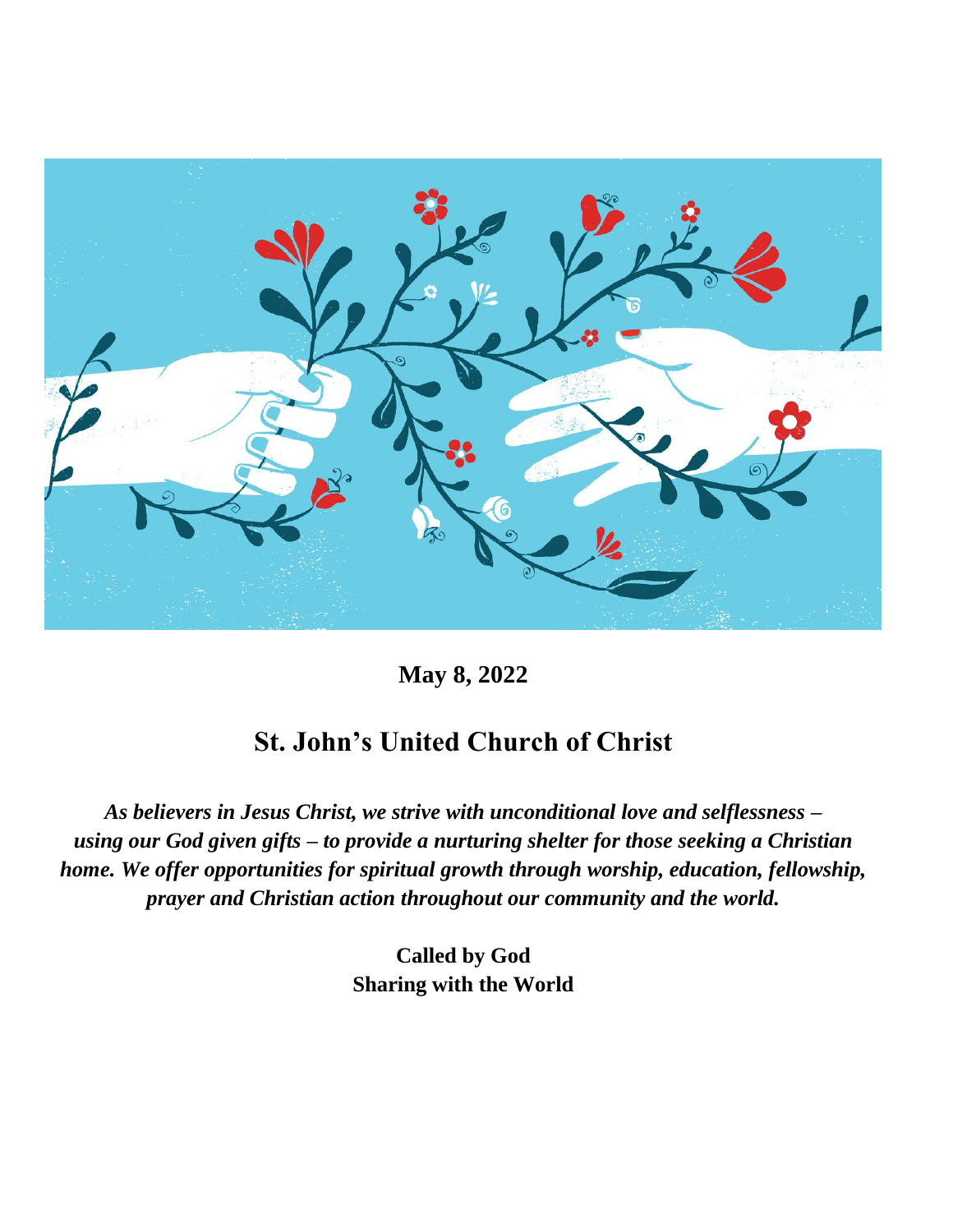## **May 8, 2022 4 th Sunday of Easter**

## **Meditation**

"Like sheep that get lost nibbling away at the grass because they never look up, we often focus so much on ourselves and our problems that we get lost." Allen Klein

## **Chimes**

**Prelude** *Holy God We Praise Your Name with Jesus the Very Thought of You arr. Martha Lyn Thompson*

## **Welcome and Announcements**

**Opening Hymn** *In the Garden*

#### **Verse 1**

I come to the garden alone While the dew is still on the roses And the voice I hear, falling on my ear The Son of God discloses And He walks with me And He talks with me And He tells me I am His own And the joy we share as we tarry there None other has ever known

#### **Verse 2**

He speaks and the sound of His voice Is so sweet the birds hush their singing And the melody that He gave to me Within my heart is ringing And He walks with me And He talks with me And He tells me I am His own And the joy we share as we tarry there None other has ever known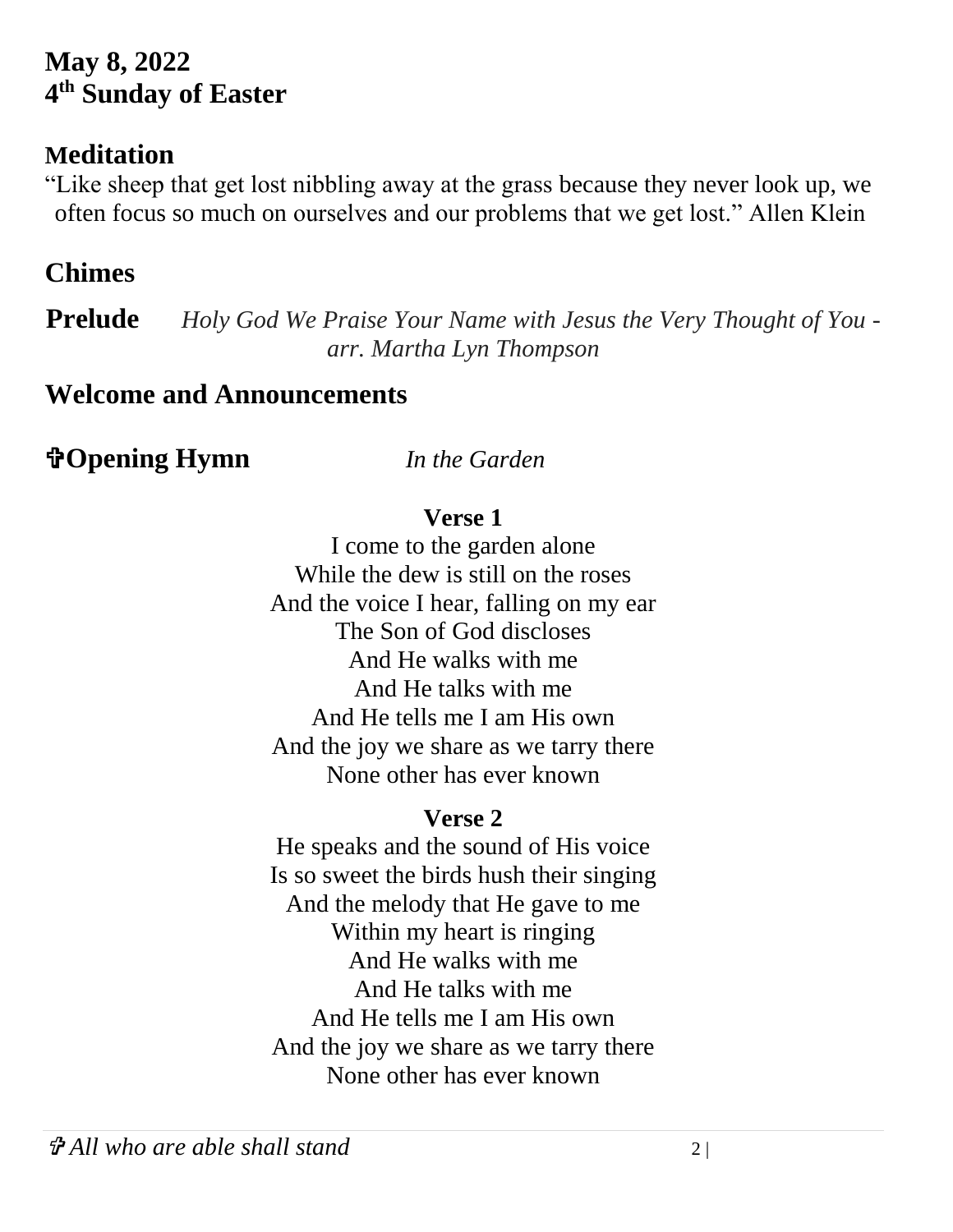#### **Verse 3**

I stayed in the garden with Him Though the night all around me is falling But He bids me go, through the voice of woe His voice to me is calling And He walks with me And He talks with me And He tells me I am His own And the joy we share as we tarry there None other has ever known

## **Lifting up our Joys**

## **Passing of the Peace**

# **Call to Worship (Congregation reads bold print)**

We praise you, God, who loves us like a mother and a father. **We thank you for sending us your only Son.** You have loved us and called us your children **Christ has called us brothers and sisters.** For whoever does the will of God, **Is part of the family of Jesus.** Come, let us worship our God **Our Creator, our Parent, the One who loves us most! Amen!** 

# **The Opening Prayer Server Exercise Server Server Server Server Server Server Server Server Server Server Server Server Server Server Server Server Server Server Server Server Server Server Server Server Server Server Serv**

## **Prayer of Confession** *(unison)*

**Almighty God, to you all hearts are open, all desires known, and from you no secrets are hid. Forgive us and cleanse the thoughts of our hearts by the inspiration of your Holy Spirit, that we may love and serve you with all our heart, and soul, and mind, and strength.** 

*Silent pause for reflection* 

#### **Amen.**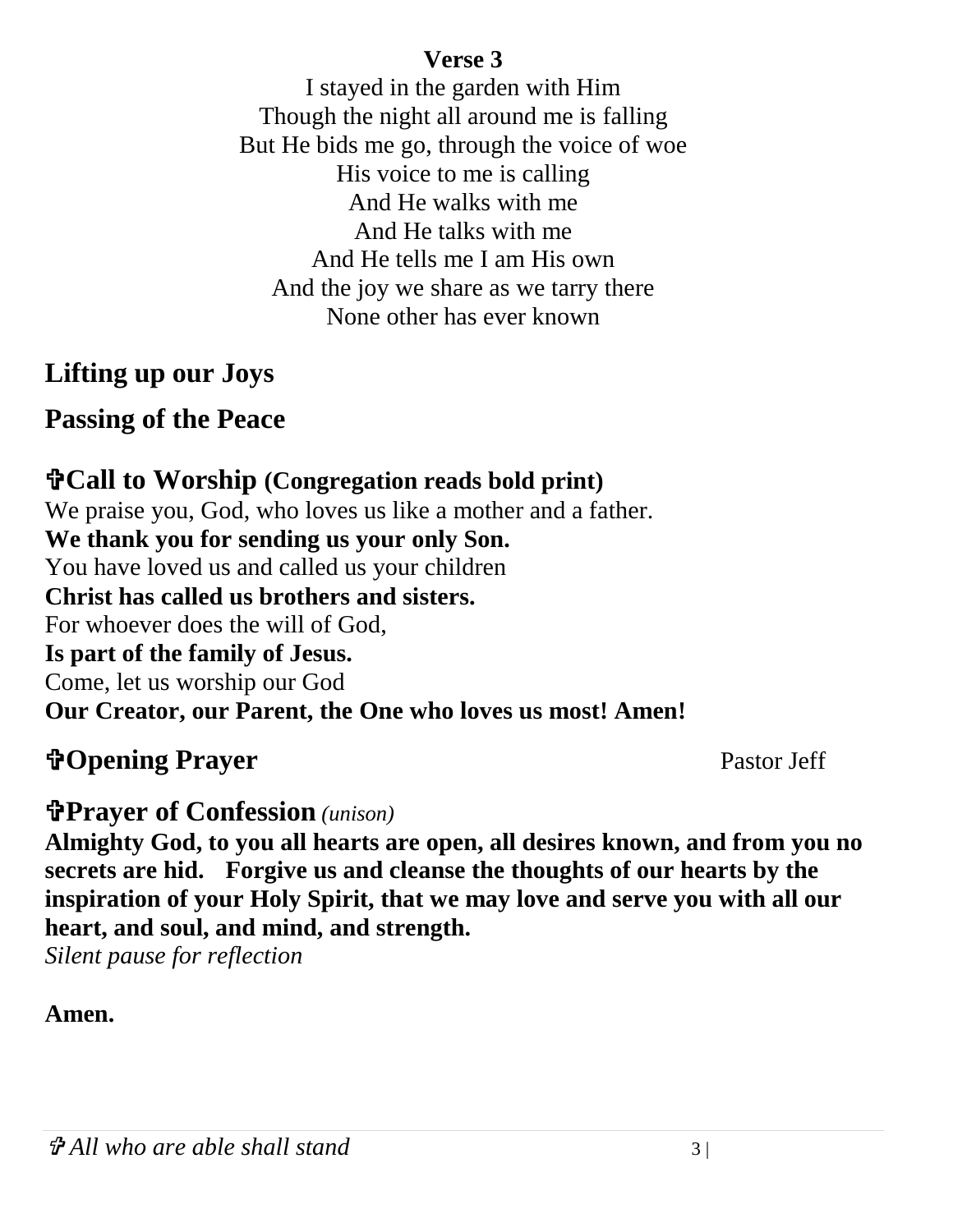## **Assurance of Forgiveness** *(read responsively)*

Return to the Lord your God, for he is gracious and merciful, slow to anger, and abounding in steadfast love. In Christ's name, we are forgiven.

#### **Thanks be to God!**

*(the congregation may be seated)*

| <b>Bible Readings</b>     | <i>Proverbs 2:1-11, Acts 9:36-43</i>        | Dr Bob Peters |
|---------------------------|---------------------------------------------|---------------|
| <b>Choir Anthem</b>       | Just For You - Robert Lau                   |               |
| <b>Children's Message</b> |                                             | Pastor Jeff   |
| <b>Bell Anthem</b>        | Power of the Cross- arr. Ruth Elaine Schram |               |
| <b>Pastor's Message</b>   | "A Caring Woman"                            | Pastor Jeff   |

## **The Apostle's Creed**

**I believe in God, the Father almighty, creator of heaven and earth. I believe in Jesus Christ, God's only Son, our Lord, who was conceived by the Holy Spirit, born of the Virgin Mary, suffered under Pontius Pilate, was crucified, died, and was buried; he descended to the dead. On the third day he rose again; he ascended into heaven, he is seated at the right hand of the Father, and he will come again to judge the living and the dead. I believe in the Holy Spirit, the holy catholic Church, the communion of saints, the forgiveness of sins, the resurrection of the body, and the life everlasting. Amen.** *(From the UCC Book of Worship)*

#### **Giving our Gifts to God**

**Doxology Praise God from whom all blessings flow. Praise God all creatures here below. Praise God above ye heavenly hosts. Praise Father, Son and Holy Ghost. Amen.** 

## **Prayers of the People**

**The Lord's Prayer** *(unison)* **Our Father, who art in heaven, hallowed be thy name.**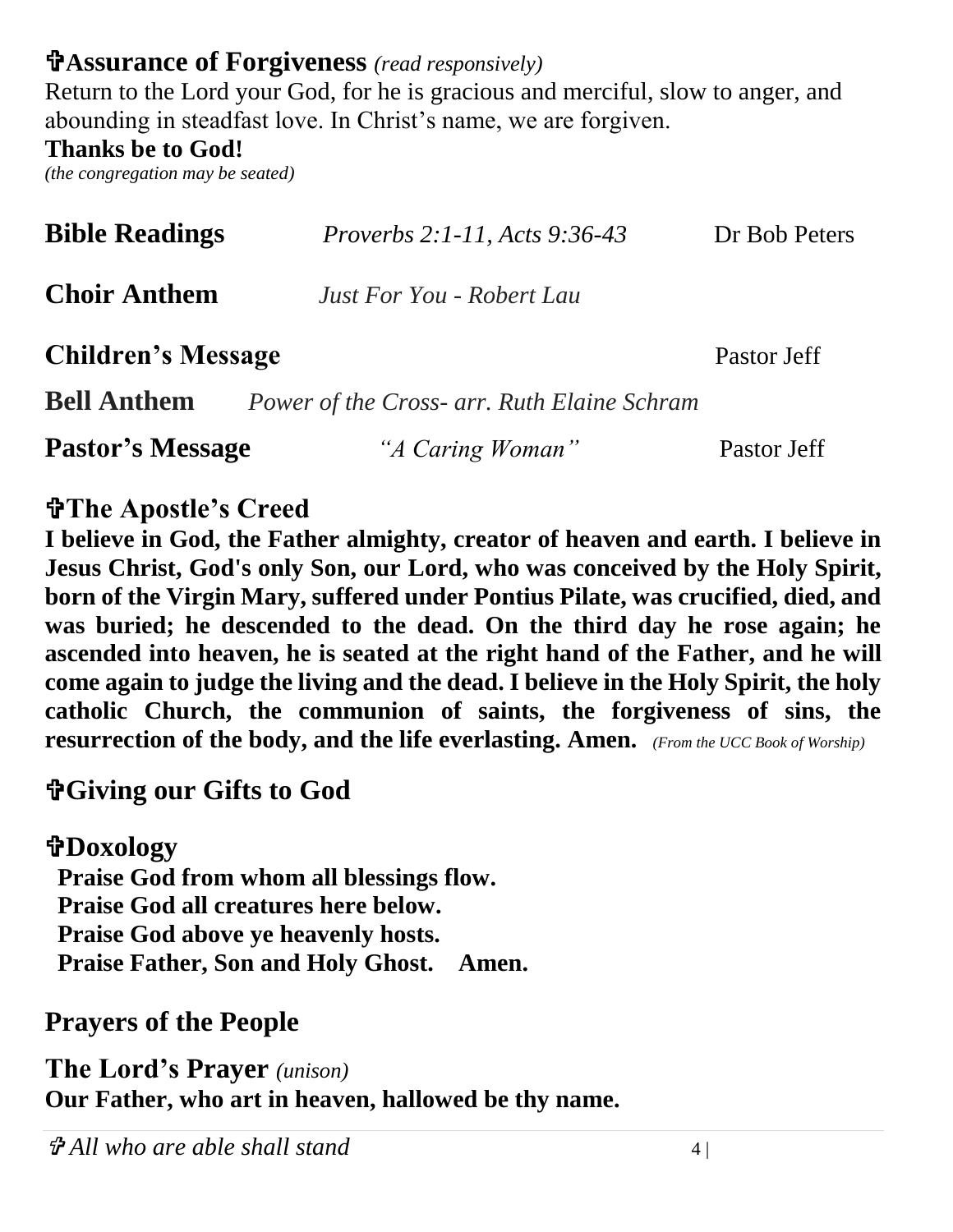**Thy kingdom come. Thy will be done, on earth as it is in heaven. Give us this day our daily bread. And forgive us our debts, as we forgive our debtors. And lead us not into temptation, but deliver us from evil. For thine is the kingdom, and the power, and the glory forever. Amen**

#### **Closing Hymn** *Here I am, Lord*

**Verse 1**

I, the Lord of sea and sky, I have heard my people cry. All who dwell in dark and sin My hand will save.

I who made the stars of night, I will make their darkness bright. Who will bear my light to them? Whom shall I send?

Here I am, Lord. Is it I, Lord? I have heard you calling in the night. I will go, Lord, if you lead me. I will hold your people in my heart.

#### **Verse 2**

I, the Lord of snow and rain, I have borne my people's pain. I have wept for love of them. They turn away.

I will break their hearts of stone, Give them hearts for love alone. I will speak my word to them. Whom shall I send?

Here I am, Lord. Is it I, Lord? I have heard you calling in the night. I will go, Lord, if you lead me. I will hold your people in my heart.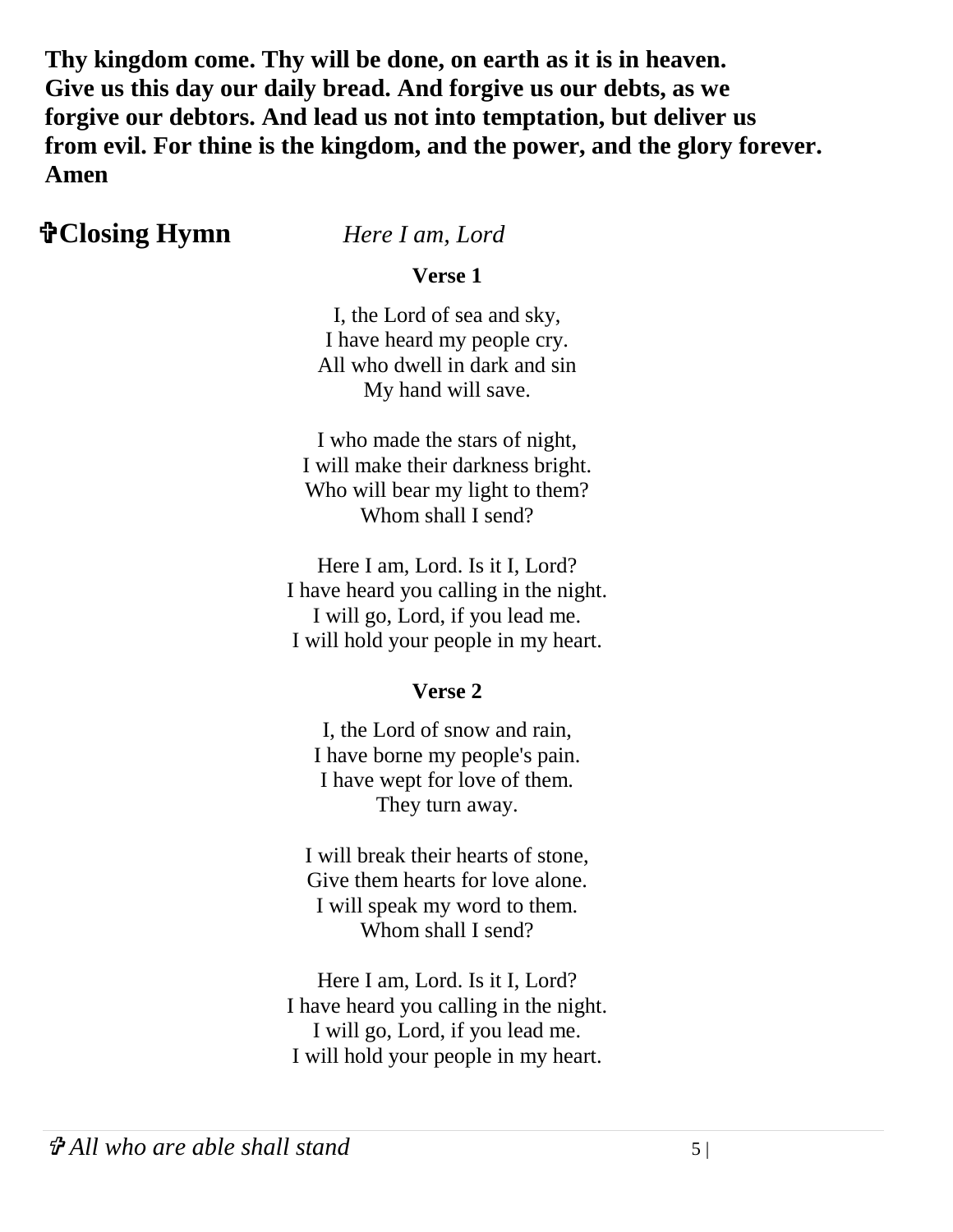#### **Verse 3**

I, the Lord of wind and flame, I will tend the poor and lame. I will set a feast for them. My hand will save.

Finest bread I will provide Till their hearts be satisfied. I will give my life to them. Whom shall I send?

Here I am, Lord. Is it I, Lord? I have heard you calling in the night. I will go, Lord, if you lead me. I will hold your people in my heart.

## **Sending Forth and Final Blessing**

## **Chimes/Meditation**

**Postlude** *How Can I Keep From Singing - Robert Lowry*